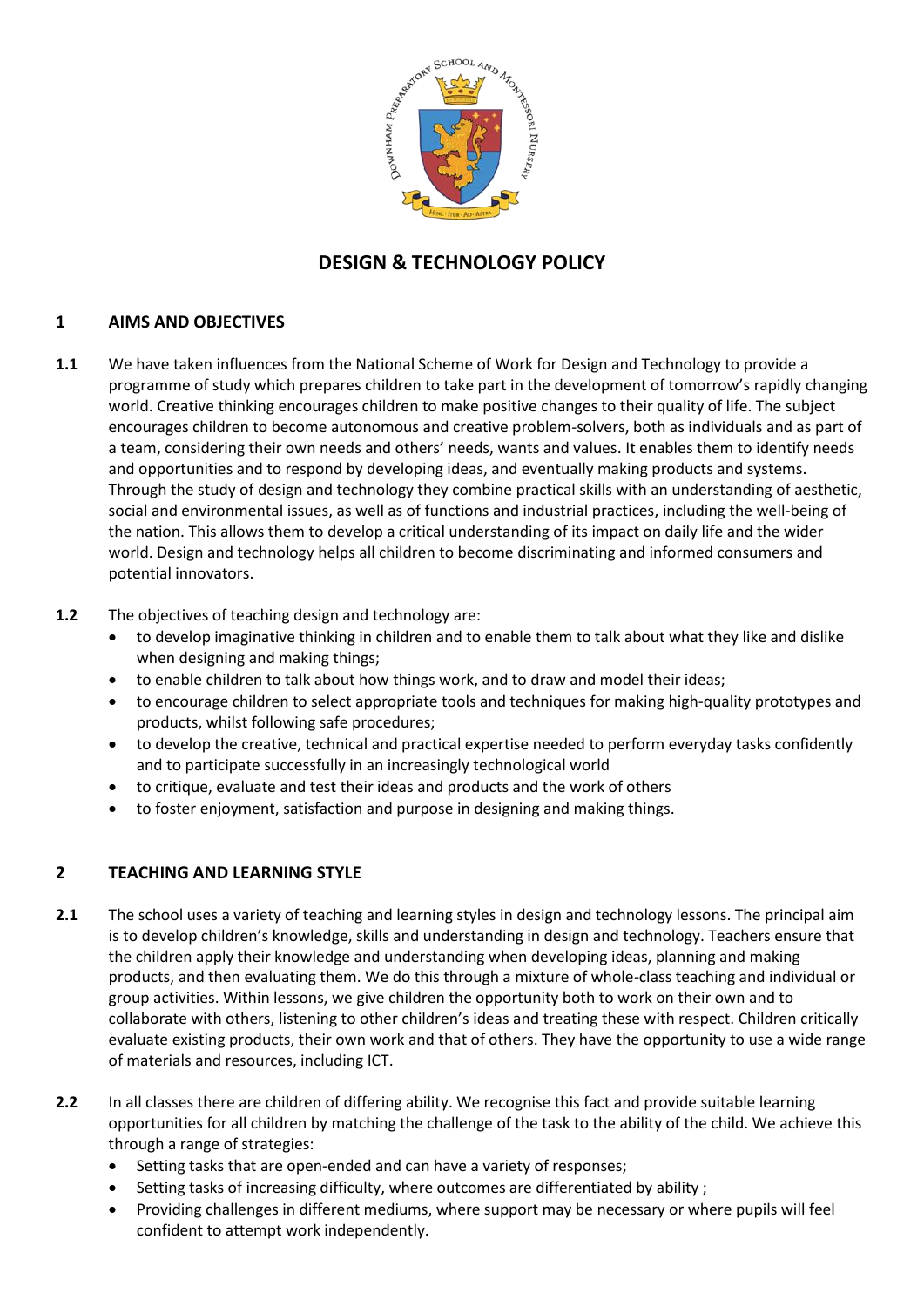## **3 DESIGN AND TECHNOLOGY CURRICULUM PLANNING**

- **3.1** Design and technology is a foundation subject in the National Curriculum. Our school uses the National Scheme of Work as the basis for its curriculum planning in design and technology.
- **3.2** We carry out the curriculum planning for Design and Technology within our plans for Art and Design.
- **3.3** Our short-term plans, which we have adopted from the national scheme, give details of each unit of work for each term. They identify learning objectives and outcomes for each unit, and ensure an appropriate balance and distribution of work across each term.
- **3.4** We plan the activities in design and technology so that they build on the prior learning of the children. We give children of all abilities the opportunity to develop their skills, knowledge and understanding, and we also build planned progression into the scheme of work, so that the children are increasingly challenged as they move through the school.

## **4 THE FOUNDATION STAGE**

- **4.1** We encourage the development of skills, knowledge and understanding that help reception children make sense of their world as an integral part of the school's work. As the reception class is part of the Foundation Stage of the National Curriculum, we relate the development of the children's knowledge and understanding of the world to the objectives set out in the Early Learning Goals. These underpin the curriculum planning for children aged three to five. This learning forms the foundations for later work in design and technology. These early experiences include asking questions about how things work, investigating and using a variety of construction kits, materials, tools and products, developing making skills and handling appropriate tools and construction material safely and with increasing control.
- **4.2** We provide a range of experiences that encourage exploration, observation, problem solving, critical thinking and discussion. These activities, indoors and outdoors, attract the children's interest and curiosity.

#### **5 CONTRIBUTION OF DESIGN AND TECHNOLOGY TO TEACHING IN OTHER CURRICULUM AREAS**

#### **5.1 Mathematics**

In design and technology there are many opportunities for children to apply their mathematical skills through choosing and using appropriate ways of calculating measurements and distances. They learn how to check the results of calculations for reasonableness, and learn how to use an appropriate degree of accuracy for different contexts. Children learn to measure and use equipment correctly. They apply their knowledge of fractions and percentages to describe quantities and calculate proportions. The children will carry out investigations, and in doing so they will learn to read and interpret scales, collect and present data, and draw their own conclusions. They will learn about size and shape, and make practical use of their mathematical knowledge, in order to be creative and practical in their designs and modelling.

#### **5.2 Personal, social and health education (PSHE) and citizenship**

Design and technology contributes to the teaching of personal, social and health education and citizenship. We encourage the children to develop a sense of responsibility in following safe procedures when making things. They may also learn about health and healthy diets when cooking.

#### **5.3 Spiritual, moral, social and cultural development**

The teaching of design and technology offers opportunities to support the social development of our children through the way we expect them to work with each other in lessons. Our groupings allow children to work together, and give them the chance to discuss their ideas and feelings about their own work and the work of others. Through their collaborative and cooperative work across a range of activities and experiences in design and technology, the children develop respect for the abilities of other children, and a better understanding of themselves. They also develop a respect for the environment, for their own health and safety, and for that of others.